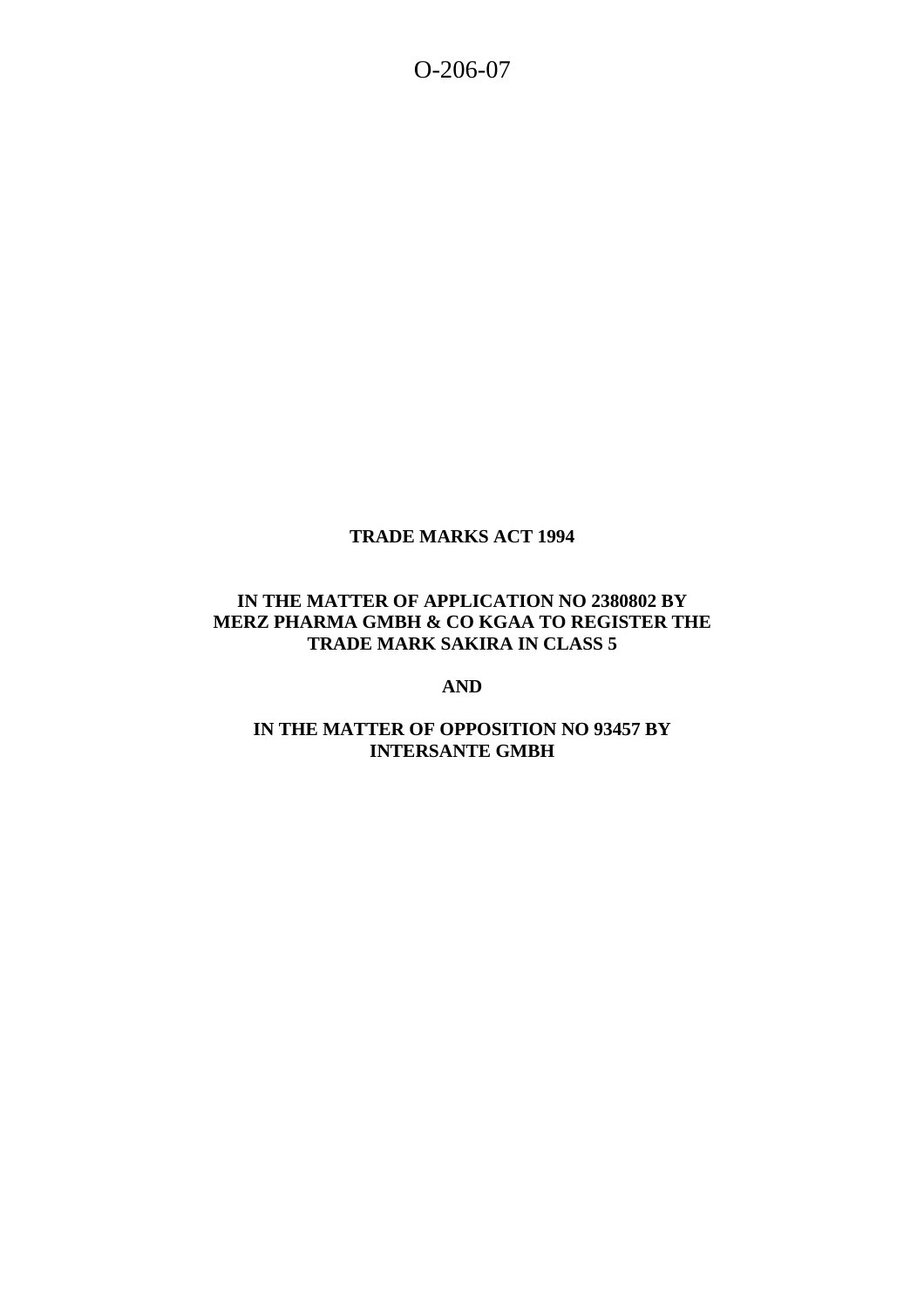#### **TRADE MARKS ACT 1994**

## **IN THE MATTER OF Application No. 2380802 by Merz Pharma GmbH & Co KGaA to register the Trade Mark Sakira in Class 5**

**and** 

### **IN THE MATTER OF Opposition No. 93457 by Intersanté GmbH**

### **BACKGROUND**

1. On 20 December 2004 Merz Pharma GmbH & Co KGaA applied to register the mark SAKIRA. The applicant claims an international priority date of 3 November 2004.

2. The specification of goods has been amended during the course of the proceedings to:

"Pharmaceutical preparations; pharmaceutical products for use in aesthetic dermatology, namely injectable gel preparations."

3. Opposition was filed by Intersanté GMBH on 25 May 2005 citing a single ground of opposition under Section 5(2)(b) based on its earlier Community Trade Mark No. 3830718, SALFIRA. That mark was filed on 12 May 2004 (and so is an earlier trade mark) and completed its registration procedure on 8 August 2005. On that basis it is not subject to a requirement of proof of use (per the Trade Marks (Proof of Use, etc) Regulations 2004).

4. The amendment referred to above did not result in the opposition being withdrawn. However, in the light of the applicant's amended specification it will be sufficient if I record that the opponent's registration includes, in addition to goods in Classes 3 and 10, the following goods in Class 5:

"Pharmaceutical, veterinary and sanitary preparations, diagnostic preparations for medical purposes; dietetic substances adapted for medical use, food for babies; plasters, materials for dressings; material for stopping teeth, dental wax; disinfectants; preparations for destroying vermin; fungicides, herbicides."

5. The applicant filed a counterstatement denying similarities in both marks and goods and that the registration would be contrary to Section 5(2)(b).

6. Only the opponent has filed evidence. Neither side has asked to be heard. The opponent indicated that it did not intend to file written submissions. The applicant filed written submissions under cover of a letter dated 11 June 2007 from Marks  $\&$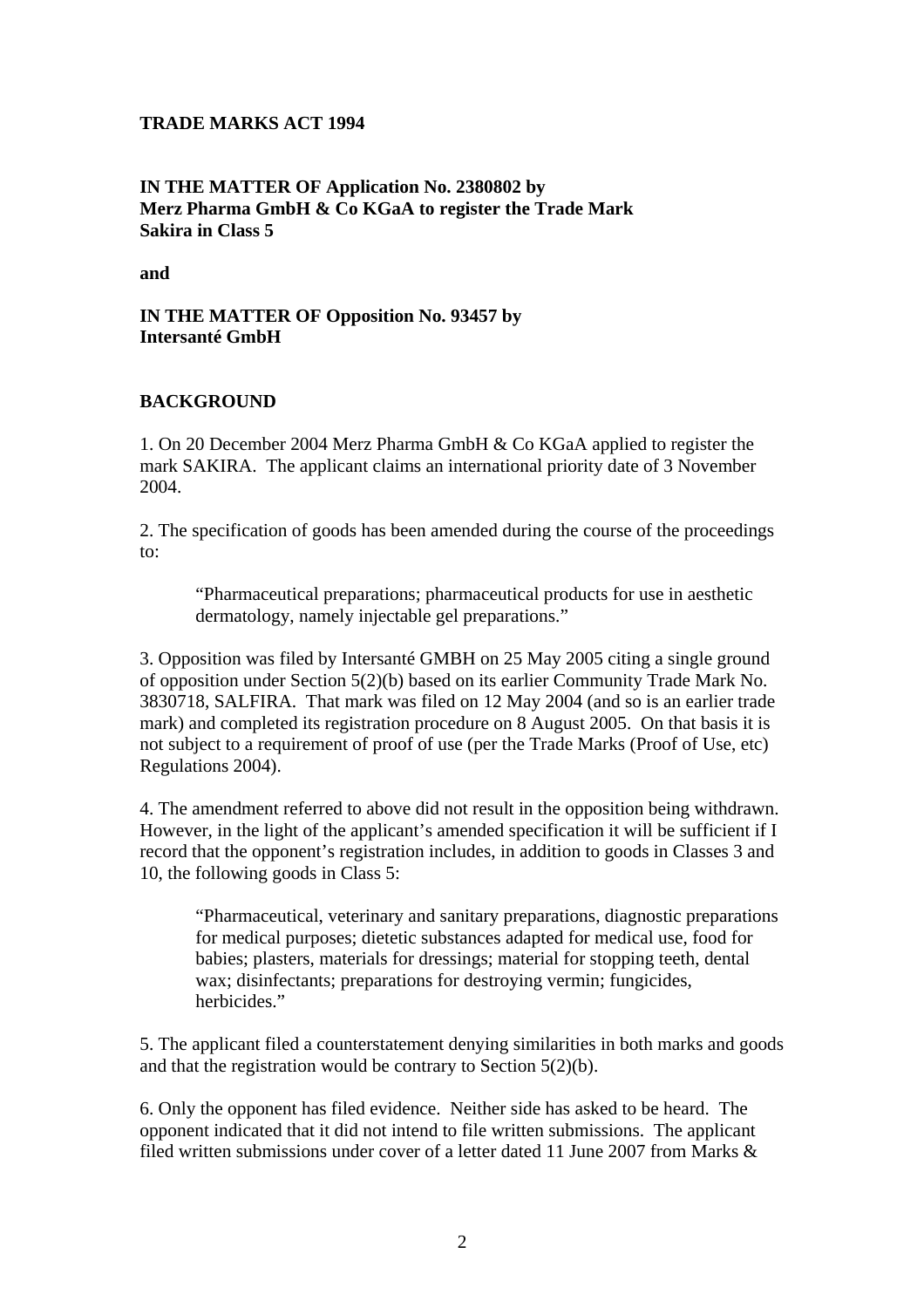Clerk, its professional advisors. Acting on behalf of the Registrar and after a careful study of the papers I give this decision.

# **Opponent's evidence**

7. Evidence has been filed in the form of a witness statement by Rolf-Dieter Haspel of Intersanté GmbH. He has worked for the opponent for nine years but does not say in what capacity.

8. He exhibits:

|   | detail of his company's trade mark registration                                                                                                             |
|---|-------------------------------------------------------------------------------------------------------------------------------------------------------------|
| 2 | a copy of the decision (and translation thereof) in opposition<br>proceedings between the parties in France which was in favour<br>of Intersanté.           |
| 3 | a copy of the decision (and translation thereof) in<br>opposition proceedings between the parties in Switzerland<br>which was also in favour of Intersanté. |

9. Mr Haspel says that his company currently uses the mark SALFIRA for hand creams, lipsticks and body lotions, products that he claims are used by the general public and dermatologists.

10. In relation to the goods of the application he says that the products would usually be used by professionals rather than by the general public although the professionals in question may not possess formal medical/surgical qualifications. Those placing orders for the product are likely to be assistants or clerical staff and might not be familiar with the products in question. He expresses concern about the consequences of confusion given that Merz's products are said to be injectable.

# **The law - Section 5(2)(b)**

11. The relevant part of the statute reads as follows:

"(2) A trade mark shall not be registered if because –

- $(a)$  ………
- (b) it is similar to an earlier trade mark and is to be registered for goods or services identical with or similar to those for which the earlier trade mark is protected,

 there exists a likelihood of confusion on the part of the public, which includes the likelihood of association with the earlier trade mark."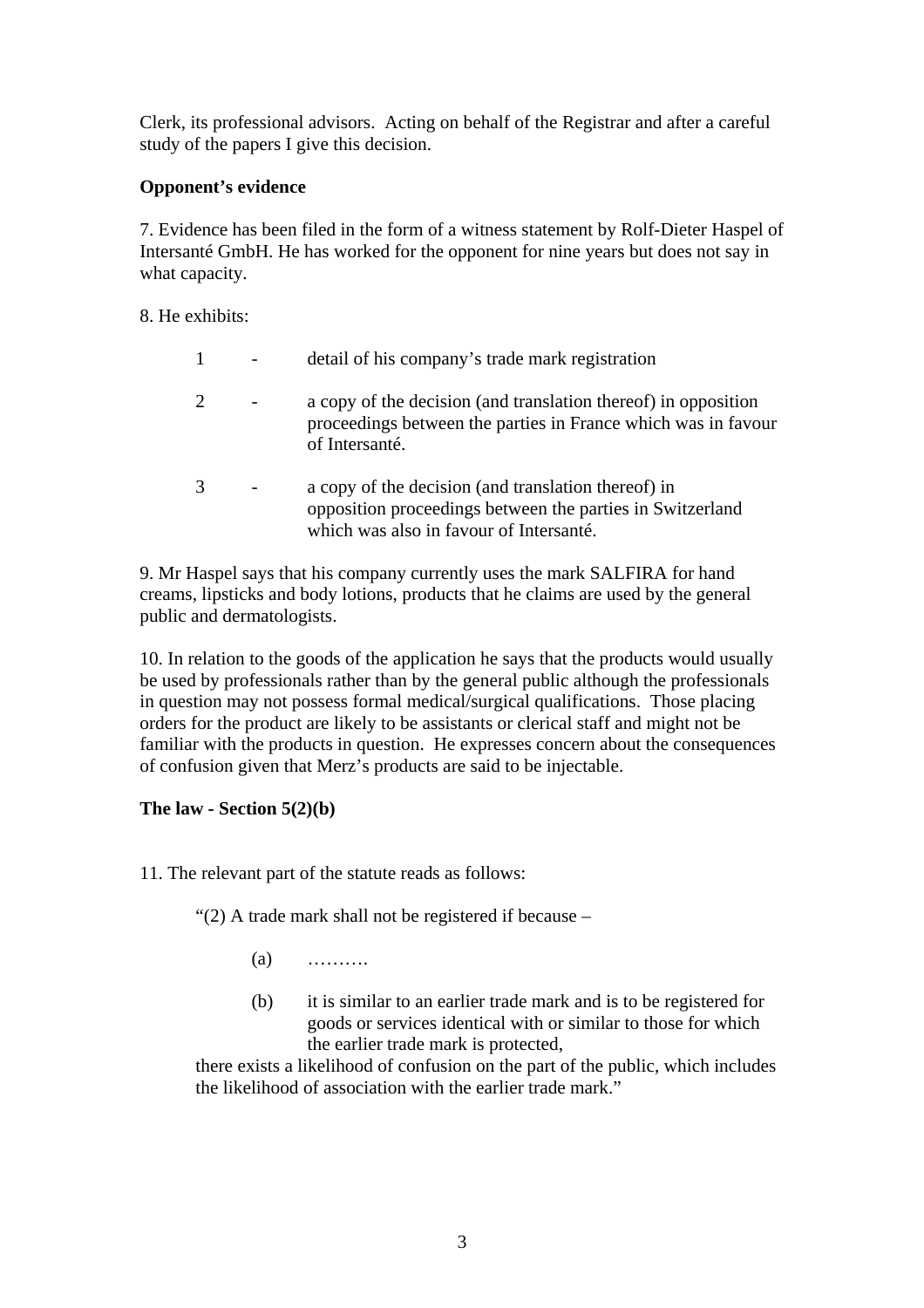12. I take account of the guidance from the following well known cases from the European Court of Justice – *Sabel BV v Puma AG* [1998] ETMR 1, *Canon Kabushiki Kaisha v Metro Goldwyn Mayer Inc.* [1999] RPC 117, *Lloyd Schuhfabrik Meyer & Co GmbH v Klijsen Handel BV* [2000] FSR 77, and *Marca Mode CV v Adidas AG and Adidas Benelux BV* [2000] ETMR 723.

### **The applicant's submissions**

13. The applicant has quite properly referred me to the guiding principles from the above cases. In so far as the specific circumstance of this case are concerned it says

 "It is a well established principle that the average consumer places greater emphasis on the beginning of a mark. In this respect, the first syllable of the Earlier Right consists of the 3 letters SAL whilst the first syllable of the Contested mark consists of 2 letters only SA. The letter "K" in the  $2<sup>nd</sup>$  syllable KI in the Contested Mark has a striking impact since it is a strong and hard letter. The letter "F" in the  $2<sup>nd</sup>$  syllable FI of the Earlier Right is much softer. Accordingly, the  $2<sup>nd</sup>$  syllable in the Contested Mark produces a strong sound and has a marked impact on the overall phonetic impression of the mark. There are distinct phonetic differences between the marks concerned which clearly outweigh any similarities.

 Although the marks concerned share a number of letters in common, namely, the letters SA I RA, the difference in the marks because of the additional letters "L" and "F" in the Earlier Right and the letter "K" in the Contested Mark, cannot be overlooked when making a visual comparison of the marks. The Applicant would contend that there are distinct visual differences between the marks concerned, which clearly outweigh any similarities.

 Neither mark has a conceptual meaning. However, there is an argument that the prefix "sal" calls to mind or suggests that the products sold under the mark may contain "salicylic acid."

14. In relation to the opponent's evidence as to the decisions of the French and Swiss Trade Mark Offices, the applicant says that it is a long established and well known principle that decisions of foreign registries have no binding effect in the UK. Finally it notes that the opponent has not filed evidence of use and so cannot benefit from an enhanced level of protection due to reputation.

# **DECISION**

# **Similarity of Goods**

15. The applicant's written submissions do not address the issue of similarity of goods in any detail. It had previously been denied that identical or similar goods were involved. On the basis of the specifications set out at the start of this decision (in the case of the applicant the amended version) there can be little doubt that identical goods are involved. Both contain the term pharmaceutical preparations. To the extent that the applicant's specification contains a more narrowly itemised set of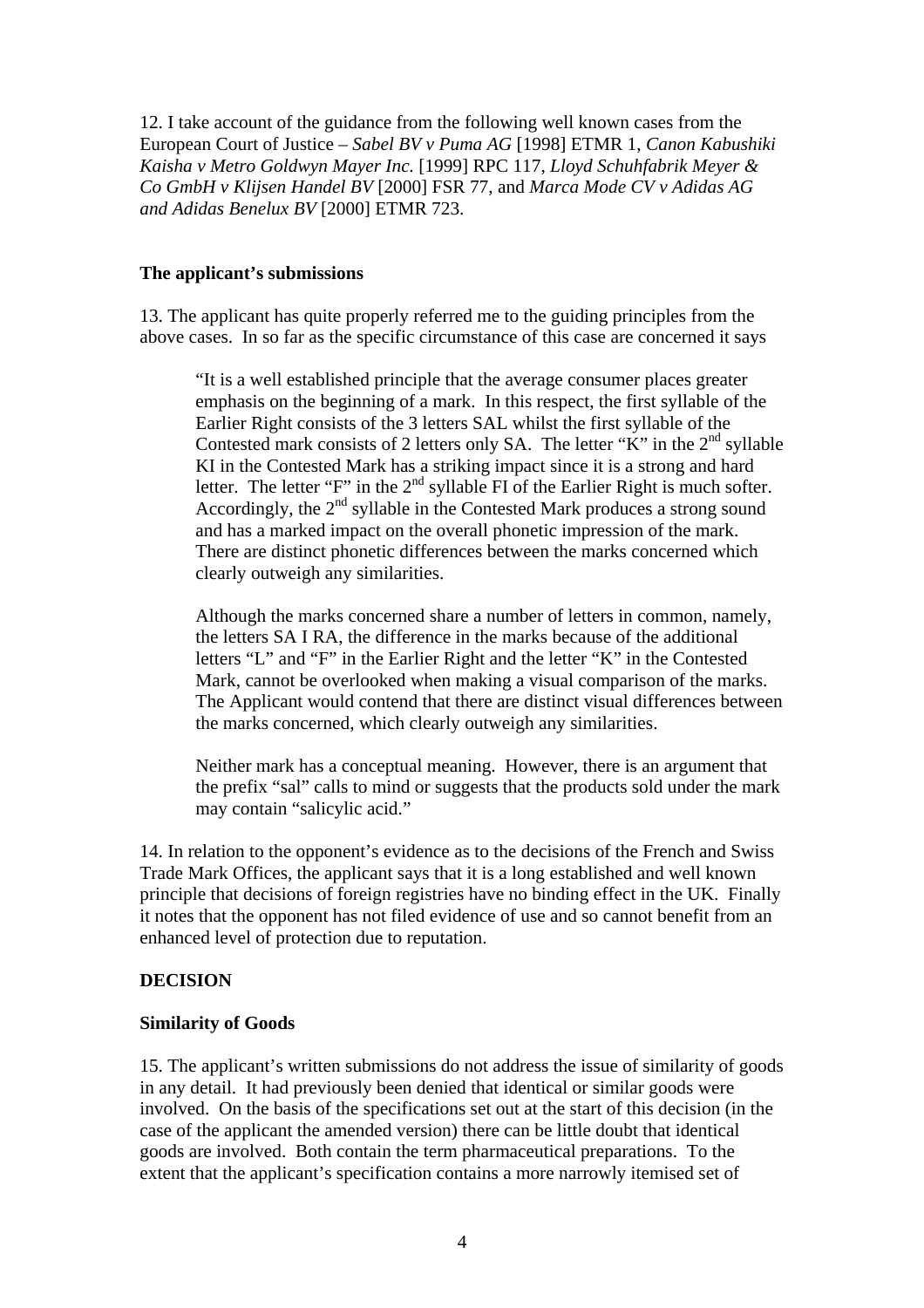pharmaceutical products, these goods are simply a sub-set of the broader term. Professor Annand, sitting as the Appointed Person, in *Galileo Trade Mark* BL O/269/04, held that:

"I believe that overlapping specifications satisfy the test for identical goods or services in Section 5(1) of the TMA. There is no necessity for such specification to co-extend".

16. The reasoning behind that finding can be found at paragraphs 13 to 15 of her decision. The same reasoning must apply where the question arises in the context of Section  $5(2)(b)$ .

### **Similarity of Marks**

17. The authorities require a comparison of the respective marks to be made from a visual, aural and conceptual standpoint.

18. It will be convenient to deal with conceptual consideration first. It is generally to be expected that consumers will find it easier to differentiate where ordinary words of the language are concerned. Conversely, where consumers are unable to ascribe any meaning to words, as will usually be the case with invented words, small differences may be insufficient to differentiate. The applicant here concedes that neither mark has a conceptual meaning but says "there is an argument that the prefix "sal" calls to mind or suggests that the products sold under the mark may contain "salicylic acid"". No evidence has been provided to suggest that that is the case or that the relevant public will have that understanding even if it is the case. I regard it as a matter of speculation. It follows that I regard the competing marks as invented words with no conceptual meaning or allusive reference to the respective sets of goods.

19. Visually, the marks are of roughly equal length being composed of six and seven letters respectively. As the applicant notes in its written submissions the marks have the letters SA IRA in common but differ in respect of the intervening letter(s). That suggests a reasonable but not the highest degree of visual similarity between the marks.

20. Phonetically, both marks consists of three syllables. There may be some doubt as to precisely where the syllable breaks will occur. I note that the counterstatement refers to the prefixes as being 'sak' and 'sal' whereas the applicant's written submissions refer to the first syllables as being 'sa' and 'sal'. I doubt that whatever subtle differentiation is being hinted at will be apparent in speech. The applicant is, however, right to point to the different sounds created by the hard 'K' of its own mark and the softer 'LF' sound of the opponent's mark. I disagree with the applicant in terms of the consequences and the conclusion that the phonetic differences clearly outweigh any similarities. On the contrary, taking the marks as wholes I find that from a phonetic perspective the construction and rhythm of the words (attributable in large measure to the common vowel sounds) creates a reasonably high degree of phonetic similarity.

21. As to the relative importance of these elements, it seems probable that most nonprescription pharmaceuticals are purchased on the basis of a visual inspection of the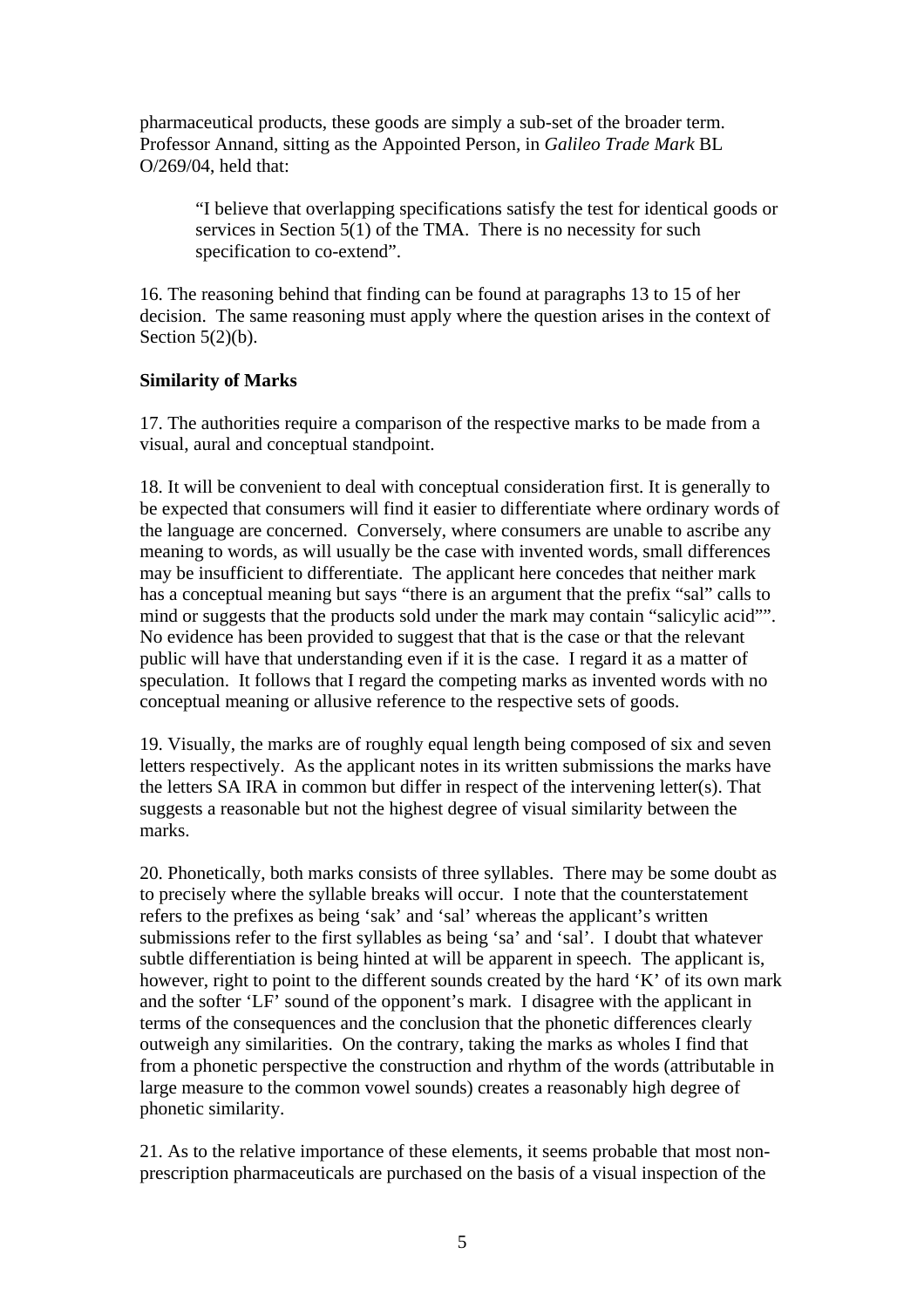goods not least because the purchaser will wish to reassure him/herself that the product is suitable for treating the ailment concerned, that it is in the preferred form (powder/tablet/liquid etc), that it offers the required dosage level, that it has no adverse side effects etc. On the other hand with more common ailments the purchaser may be acting on the basis of verbal recommendation from a third party or advice from a pharmacist. Aural considerations should not therefore be discounted.

#### **Distinctive character of the marks**

22. The opponent has made no claim to enhanced distinctive character through use of its mark. The matter rests on the inherent qualities of the earlier trade mark. It is generally held that words that have no allusive references to the goods are higher up the scale of distinctiveness. That is particularly so with invented words and is the case here.

#### **The average consumer**

23. Both specifications cover pharmaceutical preparations at large without restriction as to whether such goods are for specialist use only by professional medical staff, available on a prescription only basis, or available for purchase over the counter at retail outlets without the need for a prescription. The applicant's amended specification also covers "pharmaceutical products for use in aesthetic dermatology, namely injectable gel preparations". The fact that the product is injectable may suggest that it is more likely to be administered by medical professionals rather than the patient him/herself.

24. Mr Haspel suggests that, whilst this latter category of goods may be used by professionals, they may not possess formal medical/surgical qualifications. He goes on to say that those placing orders are likely to be assistants or clerical staff and may not be familiar with the products in question. No evidence on the point has been filed by either side. Mr Haspel has not said what position he holds in his company or what background knowledge he brings to bear so I am unable to say what basis he has for these claims. I am left to speculate on the reality of the position. That is a somewhat unsatisfactory state of affairs in a product area that Hearing Officers are unlikely to be familiar with.

25. I can see some force to the suggestion that the injectable nature of the goods might point to the need for professional intervention but the position is by no means certain. Diabetic patients, for instance, are able to perform their own insulin injections. Individuals with certain allergies are also able to self-inject adrenalin. Beyond that I do not know how common such practices are. There is, however, nothing to limit the availability of the injectable gel preparations to a prescription only basis. With some hesitation, therefore, I find that the average consumer for the goods of the respective specifications must be taken to include both medical professionals and the public at large and possibly also (if the opponent is right) an intermediate range of semi-skilled intermediaries without formal medical or surgical qualifications.

26. In case C-412/05P, *Alcon Inc v OHIM*, the ECJ has held that, where pharmaceutical products are concerned even if they are of a kind that are normally available on prescription, the perception of the end user must be taken into account in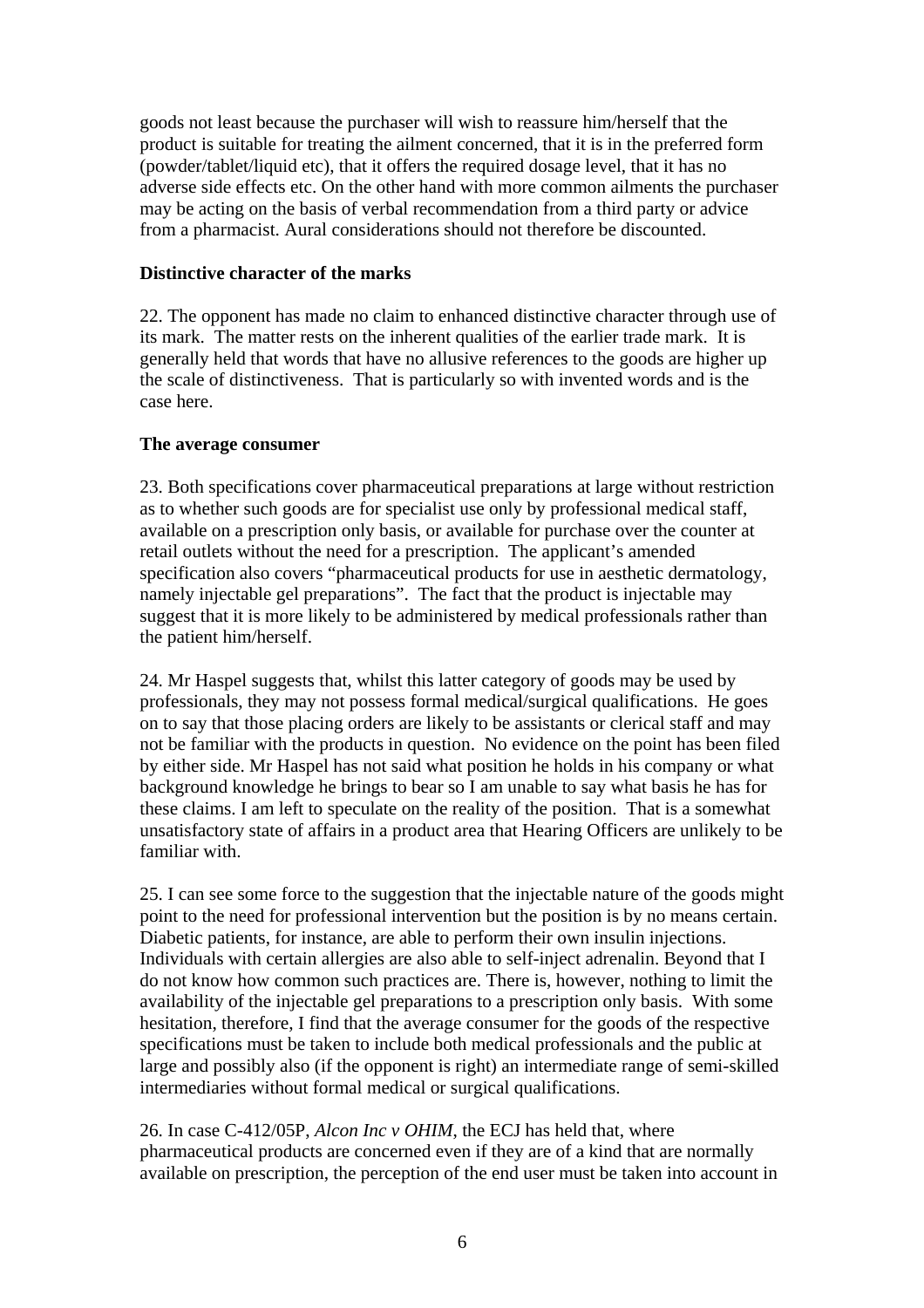addition to that of the healthcare professional. Moreover, it is possible for a likelihood of confusion to exist for one consumer group but not the other. Case T-256/04, *Mundipharma AG v OHIM*, is an example of a case where that was indeed the outcome. In that case the CFI's finding was based in part on the fact that the conceptual content of the marks in question (RESPICUR/RESPICORT) would result in them having a weaker distinctive character for professional users. However, the descriptive/allusive make-up of the marks would not necessarily be apparent to end consumers with the result that there was a likelihood of confusion for this group.

27. As to the level of attention that is likely to be paid by the respective consumer groups, the greater familiarity that professional users are likely to have with pharmaceutical products coupled with the attention they can be expected to pay to prescription items points to a greater ability to discriminate between competing products. The level of attention and knowledge of end consumers will no doubt depend on the seriousness of the ailment or illness that is to be treated. Generally speaking a measure of care is to be expected in the selection of pharmaceutical products though they will not bring to bear the level of knowledge and ability to differentiate that can be expected of professional users..

# **Likelihood of confusion**

28. In addition to the factors considered above I bear in mind that in the global appreciation of the matter imperfect recollection must be allowed for. It arises in two ways in the circumstances of this case and these goods. Firstly, the risk of imperfect recollection is greater in the case of invented words because the consumer has no clear point of conceptual differentiation. In this respect the European Courts have held that for conceptual considerations to counteract visual and aural similarity at least one of the marks must have a clear and specific meaning so that the public is capable of grasping it immediately (see *Phillips-Van Heusen Corp v Pash Textilvertrieb und Einzelhandel GmbH*, Case T-292/01 and *Ruiz-Picasso and Others v OHIM* ,Case C-361/04 P).

29. Secondly, many pharmaceutical products may be the subject of occasional rather than regular purchase. Consumers may, therefore, encounter the competing marks sequentially rather than concurrently and with varying but potentially lengthy periods between purchases. In these circumstances precision of recollection is likely to be eroded over time.

30. In all the circumstances and bearing in mind the interdependency principle set out in *Canon v MGM* (paragraph 17) I consider that there is a likelihood of confusion if, as is possible within the scope of the respective specifications, the respective marks are used in relation to identical goods. I base that finding on the position with regard to end consumers and, if the opponent is right, intermediary users who may not have formal medical/surgical qualifications. If I am wrong in that, the opponent cannot be any better placed so far as medical professionals are concerned for the reasons given above.

31. The opposition thus succeeds under Section 5(2)(b). In coming to that view I have not been influenced by the opponent's evidence as to the outcome of proceedings between the parties in other jurisdictions, as to which see the